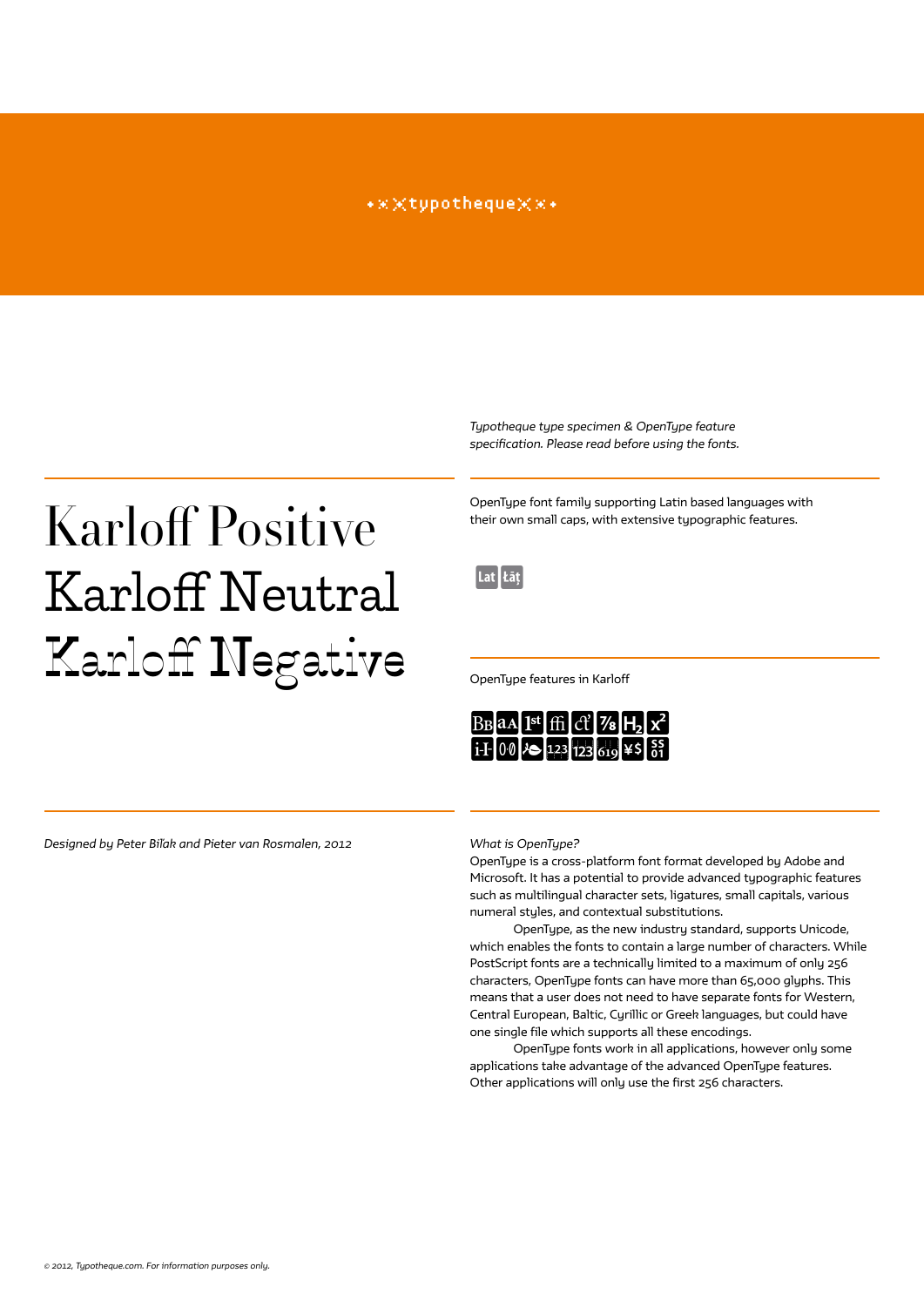character set

## abcdefghijklmnopqrstuvwxyz ([0123456789]) áàâäãåǎāaçćčĉċĎĐéèêëĕĕĕēēĘĞĜĢĠĦĤſIìÎïĬĪĮĨĴJĶĹĻĿŁÑŃŇŅNNŊ ÓÒÔÖÕŎŐŌØØPŔŘRŚSŠŜSSŦŤTÚÙÛÜŬŰŨŬŰŨŬŴŴŴŸŶŶŶŹŽŻZÞƏĐÆÁÆŒ

## abcdefghijklmnopqrstuvwxyz ([0123456789])

áàâäãåăāąçćčĉċďđéèêëĕěėēẽęğĝģġħĥíıìîïĭīįĩĵjķĺļŀłñńňņṇnŋ óòôöõőőõøøpŕřŗśşšŝṣṣŧťţúùûüŭűūųůũǔẃŵẅẁÿŷyvźžżzþəðæææœ

## abcdefghijklmnopqrstuvwxyz

áàâäãåăāąçćčĉċĎđéèêëĕĕĕēēęğĝģġĦĤíiìîïĭījĩĴjķĹĻĿŁÑŃŇŅŅNŊ ÓÒÔÖÕŎŐŌØØPŔŘRŚŞŠŜSSŦŤTÚÙÛÜŬŰŪŲŮŨŬŴŴŴŸŶŸŶŹŽŻZÞƏĐÆÁĒŒ

## $f$ fifl $f$ bfkfhfjffffffffl $f$  + fìfi abcdefghijkmnoprstuvwxyz / abcdefghijkmnopqrstuvwxyz

 $1234567890/1234567890$   $\left| \cdot \right| \cdot \cdot \cdot \cdot \cdot \cdot \cdot \cdot \cdot \cdot \cdot \cdot$   $\left| \cdot \right|$  $\text{supp}(\mathcal{X}|\mathcal{X})=\text{supp}(\mathcal{X}|\mathcal{X})=\text{supp}(\mathcal{X}|\mathcal{X})$ 

№†‡§@°l℮©®℠™ €\$¥£¢ƒ₪₡₢₣₤₥₦₧₨₹₩₭₮₱₫ ←↑→↓↖↗↘

←↑→↓↖↗↘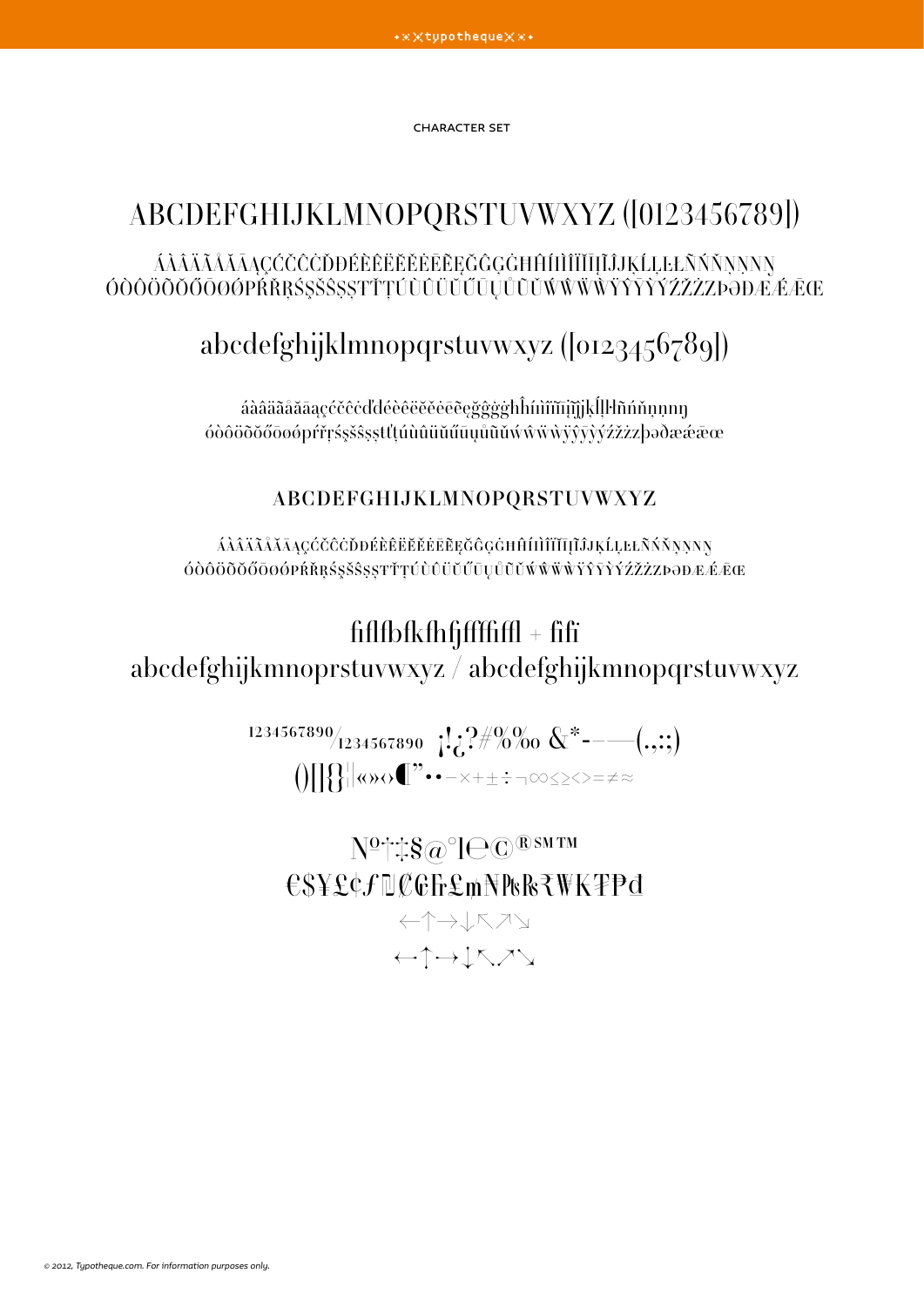## POSITIVE

**NEGATIVE** 

## Karloff Regular Karloff Regular Italic Karloff Medium Karloff Medium Italic Karloff Bold Karloff Bold Italic

Karloff Regular Karloff Regular Italic Karloff Medium Karloff Medium Italic Karloff Bold Karloff Bold Italic

### NEUTRAL

Karloff Regular Karloff Regular Italic

### About the typeface

Karloff explores the idea of irreconcilable differences, how two extremes could be combined into a coherent whole.

At the start we looked at the high-contrast Didone typefaces which are considered by many as some of the most beautiful in existence, and the eccentric 'Italian', reversed-contrast typeface was designed to deliberately attract readers' attention by defying their expectations. No other stule in the history of typography has provoked such negative reactions as the Italian.

Karloff, the result of this project, connects the high contrast Modern type of Bodoni and Didot with the monstrous Italians. The difference between the attractive and repulsive forms lies in a single design parameter, the contrast between the thick and the thin.

Having designed two diametrically opposite versions, we undertook a genetic experiment with the offspring of the beauty and the beast, interpolation of the two extremes, which produced a surprisingly neutral low contrast version.

#### About the designer

Peter Biľak was born in Czechoslovakia, lives in the Netherlands. Works in the field of editorial, graphic, and type design, teaches part time at the Royal Academy in The Hague. Started Typotheque in 1999, *Dot Dot Dot* in 2000, and Indian Type Foundry in 2009. Member of AGI (Alliance Graphique Internationale).

Pieter van Rosmalen studied advertising and graphic design at St. Lucas in Boxtel and graduated again in 2002 from the postgraduate course Type & Media at the Royal Academy of Art (KABK) in The Hague. He runs a graphic design studio CakeLab and is typically working on ten different typefaces at the same time. He has worked on custom typefaces for worldwide clients such as NBCUniversal, Audi AG and KPN. He is a partner at the type foundry Bold Monday.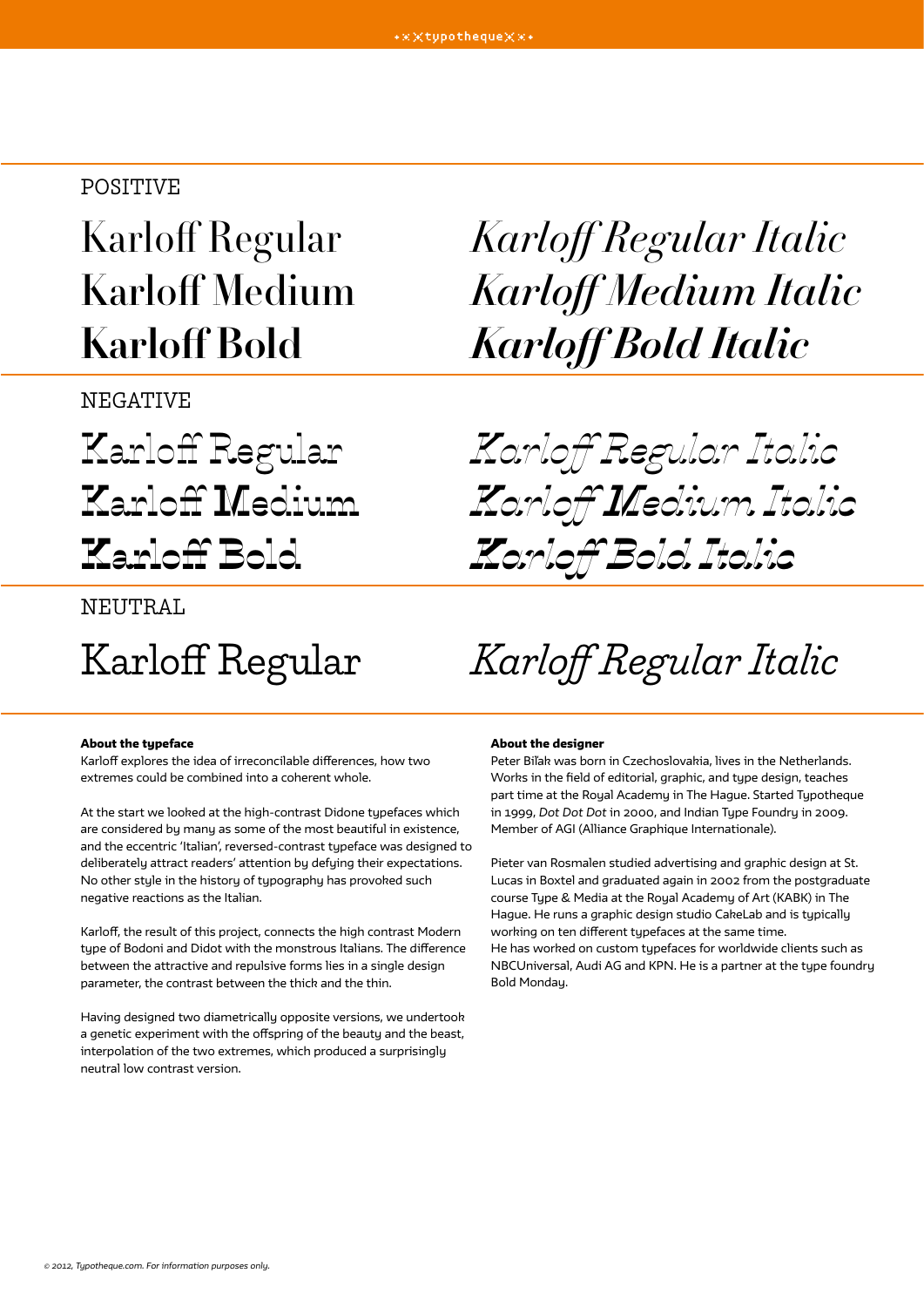## BEAUTY *pulchritude* **GRANDEUR** exquisiteness *SPLENDOR*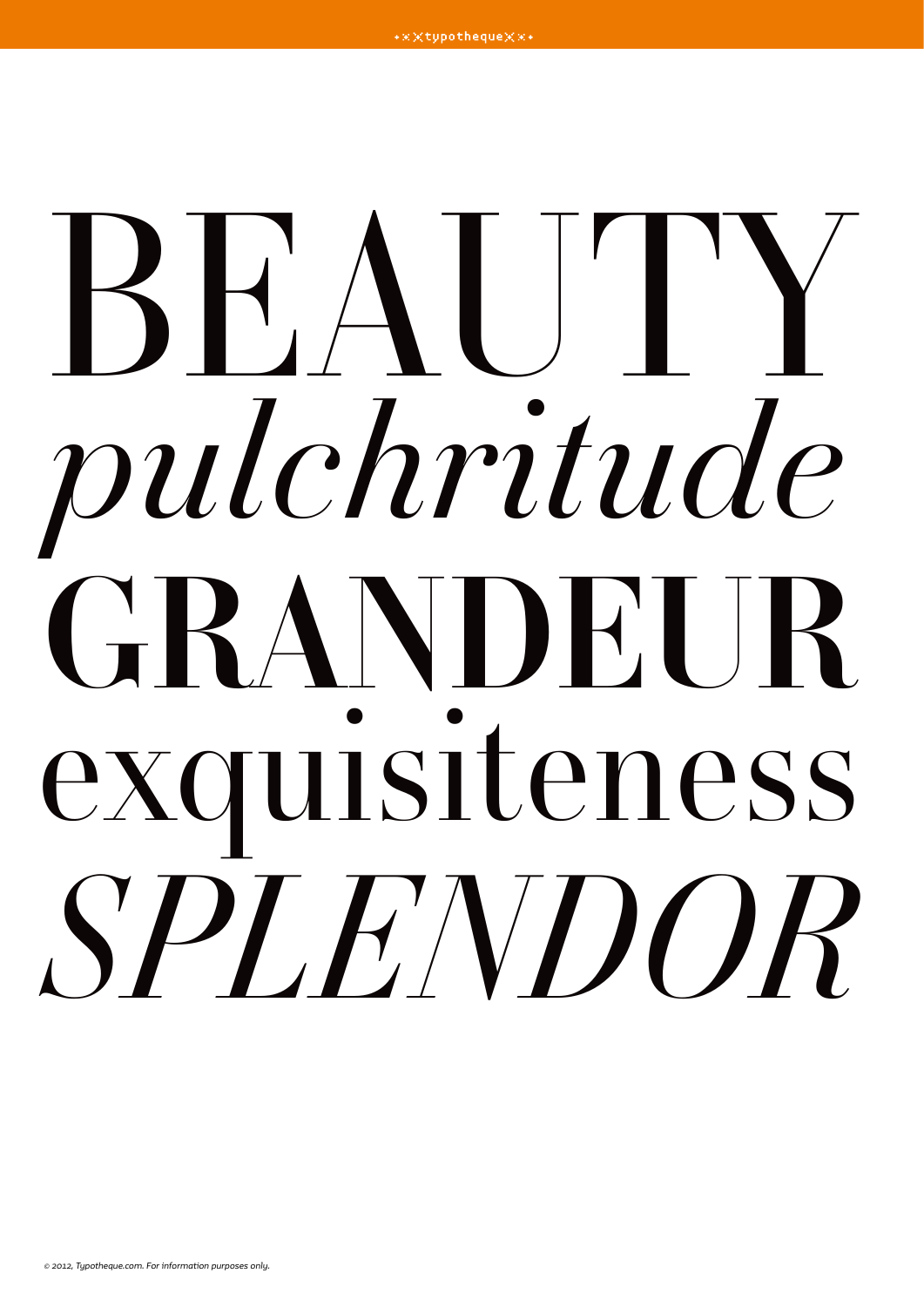BEAUTY IS A CHARACTERISTIC OF A PERson, animal, place, object, or idea that provides a perceptual experience of PLEASURE OR SATISFACTION. BEAUTY IS studied as part of aesthetics, sociology, social psychology, and culture. An "ideal beauty" is an entity which is

BEAUTY IS A CHARACTERISTIC of a person, animal, place, object, or idea that provides a perceptual experience of pleasure or satisfaction. Beauty is studied as part of aesthetics, sociology, social psychology, and culture. An "ideal beauty" is an entity which is admired, or possesses features widely attributed to beauty in a particular culture, for perfection. The experience of "beauty" often involves the interpretation of some entity as being in balance and harmony with nature, which may lead to feelings of attraction and emotional well-being. Because this is a subjective experience, it is often said that "beauty is in the eye of the beholder." There is evidence that perceptions of beauty are evolutionarily determined, that things,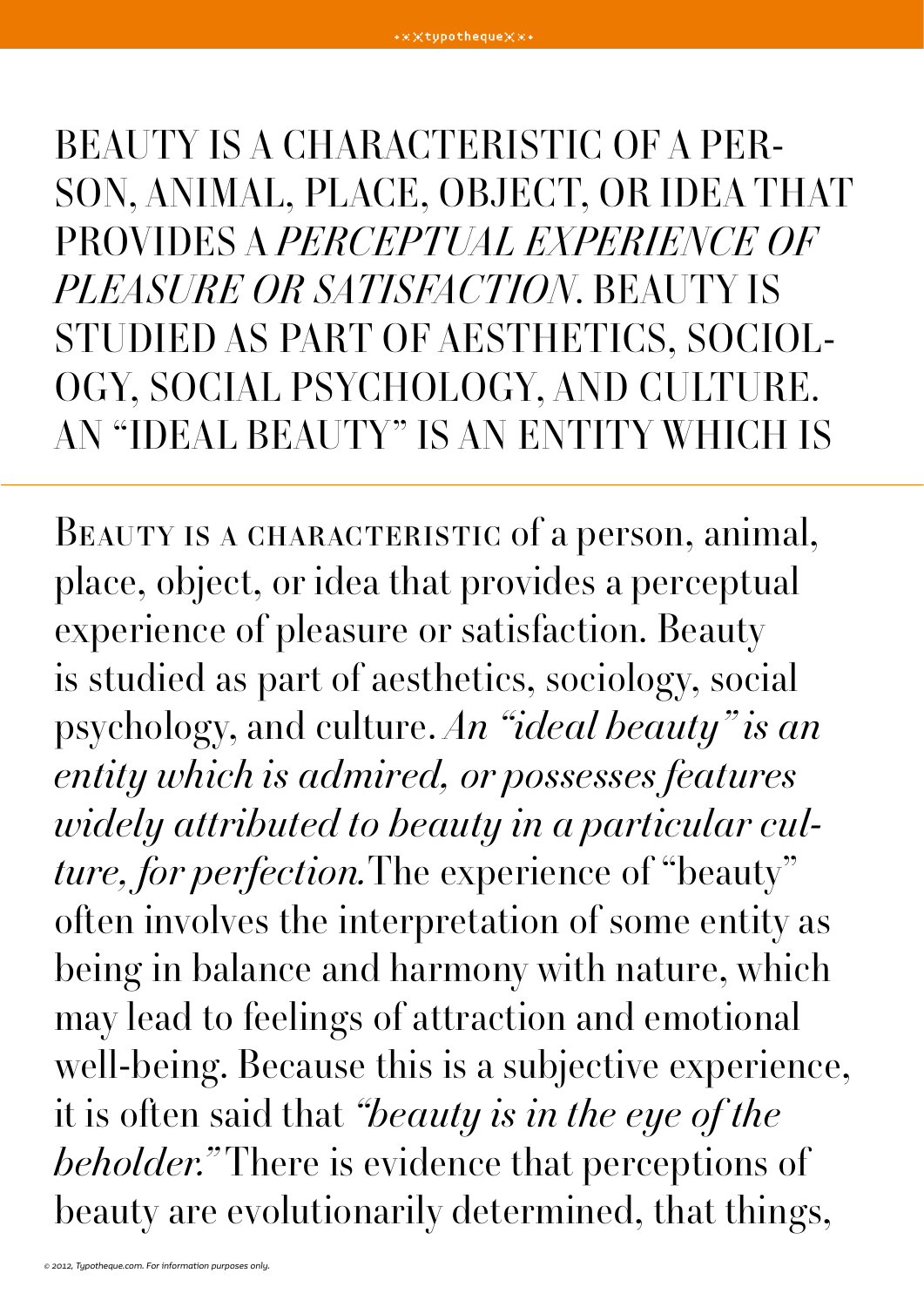# **UGLINESS monstrosity** *hideous* degenerate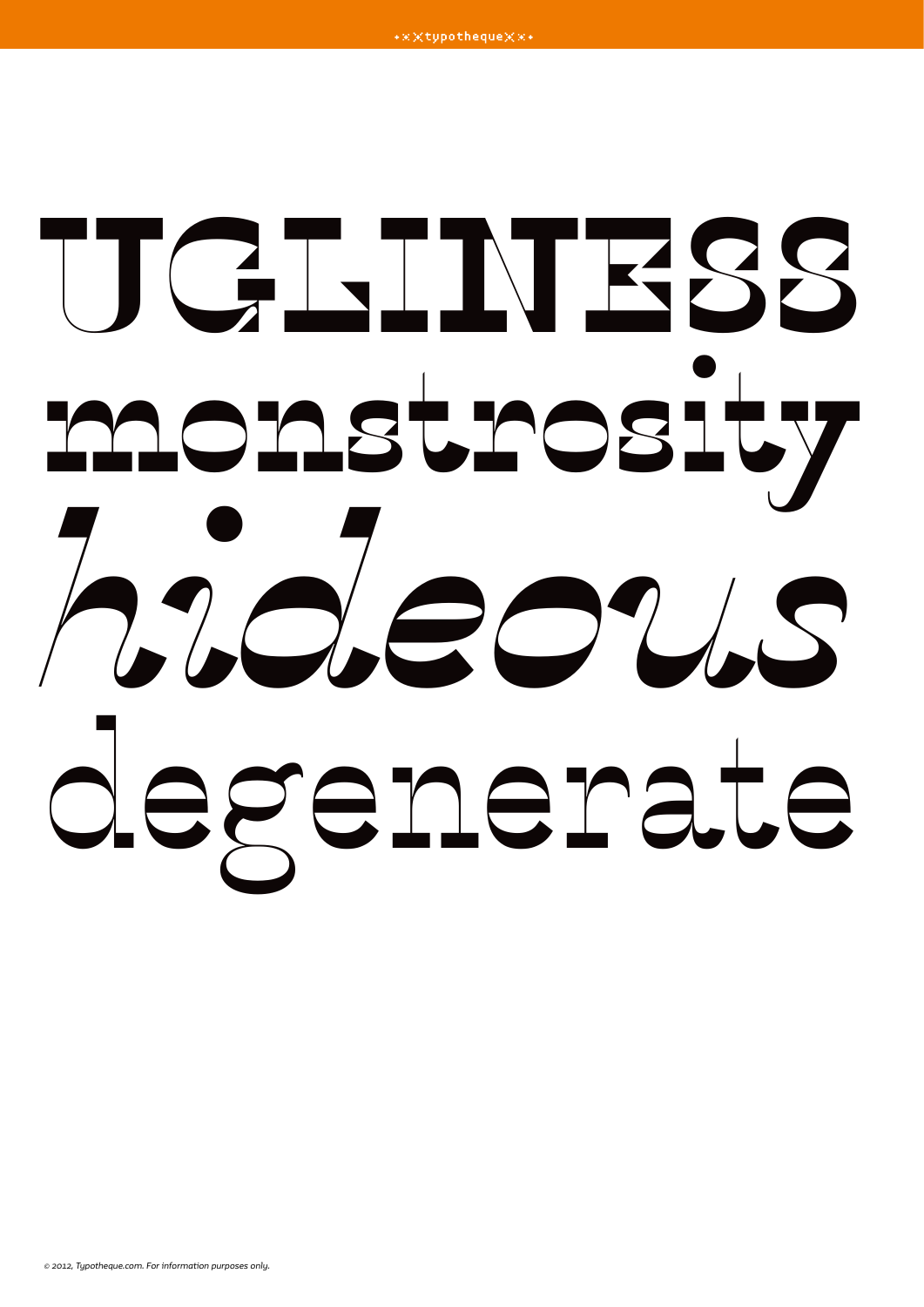BEAUTY IS A GHARAGTERISTIG OF A person, animal, place, object, or idea that provides a perceptual experience of pleasure or satisfaction. Beauty is studied as part of aesthetics, sociology, social psychology, and culture. An "ide-

Beauty is a characteristic of a person, animal, place, object, or idea that provides a perceptual experience of pleasure or satisfaction. Beauty is studied as part of aesthetics, sociology, social psychology, and culture. An "ideal beauty" is an entity which is admired, or possesses features widely attributed to beauty in a particular culture, for perfection.The experience of "beauty" often involves the interpretation of some entity as being in balance and harmony with nature, which may lead to feelings of attraction and emotional well-being. Because this is a subjective experience, it is often said that "beauty is in the eye of the beholder." There is evidence that perceptions of beauty are evo-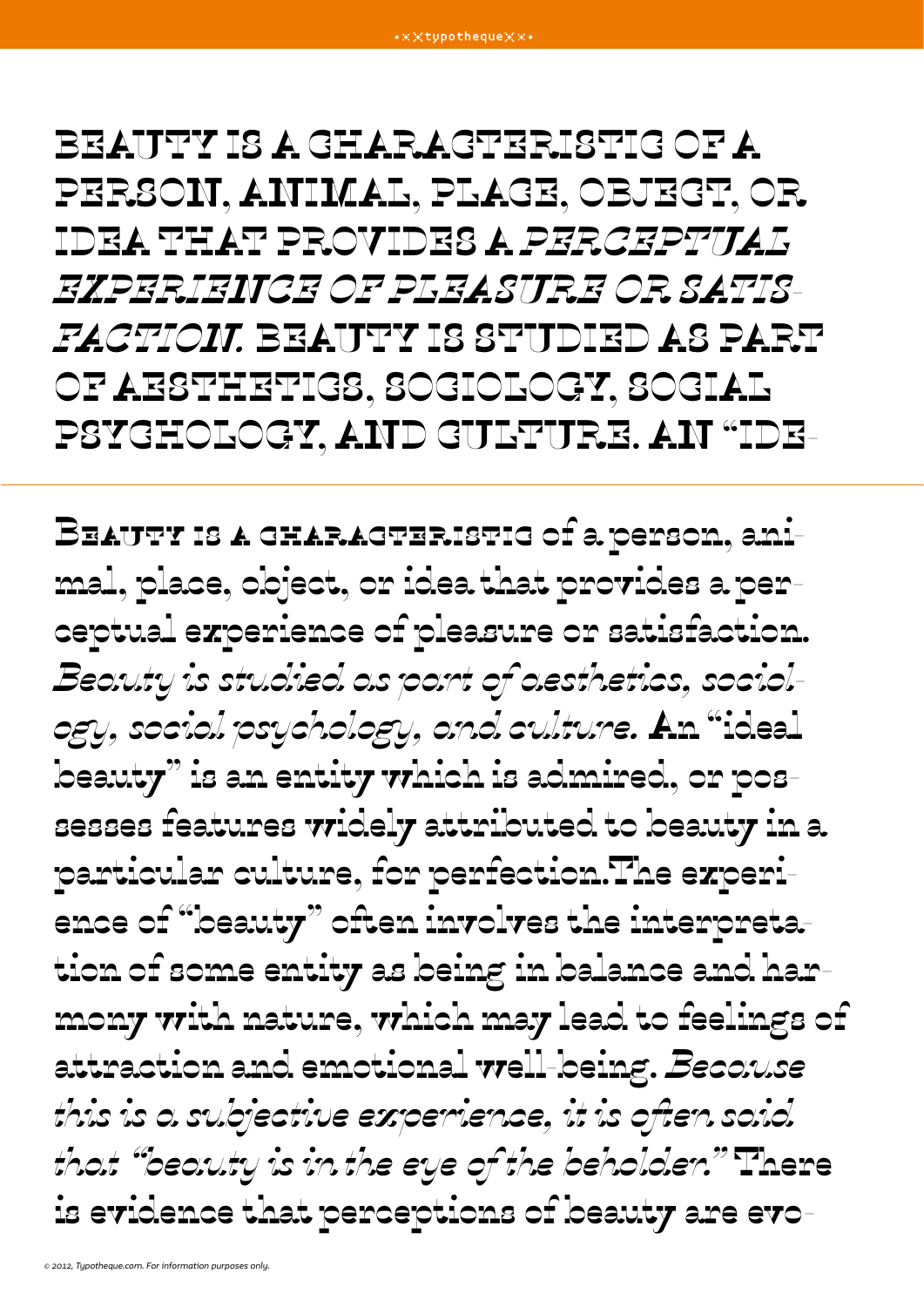## OFFSPRING interpolation neutral method of constructing NEW DATA POINTS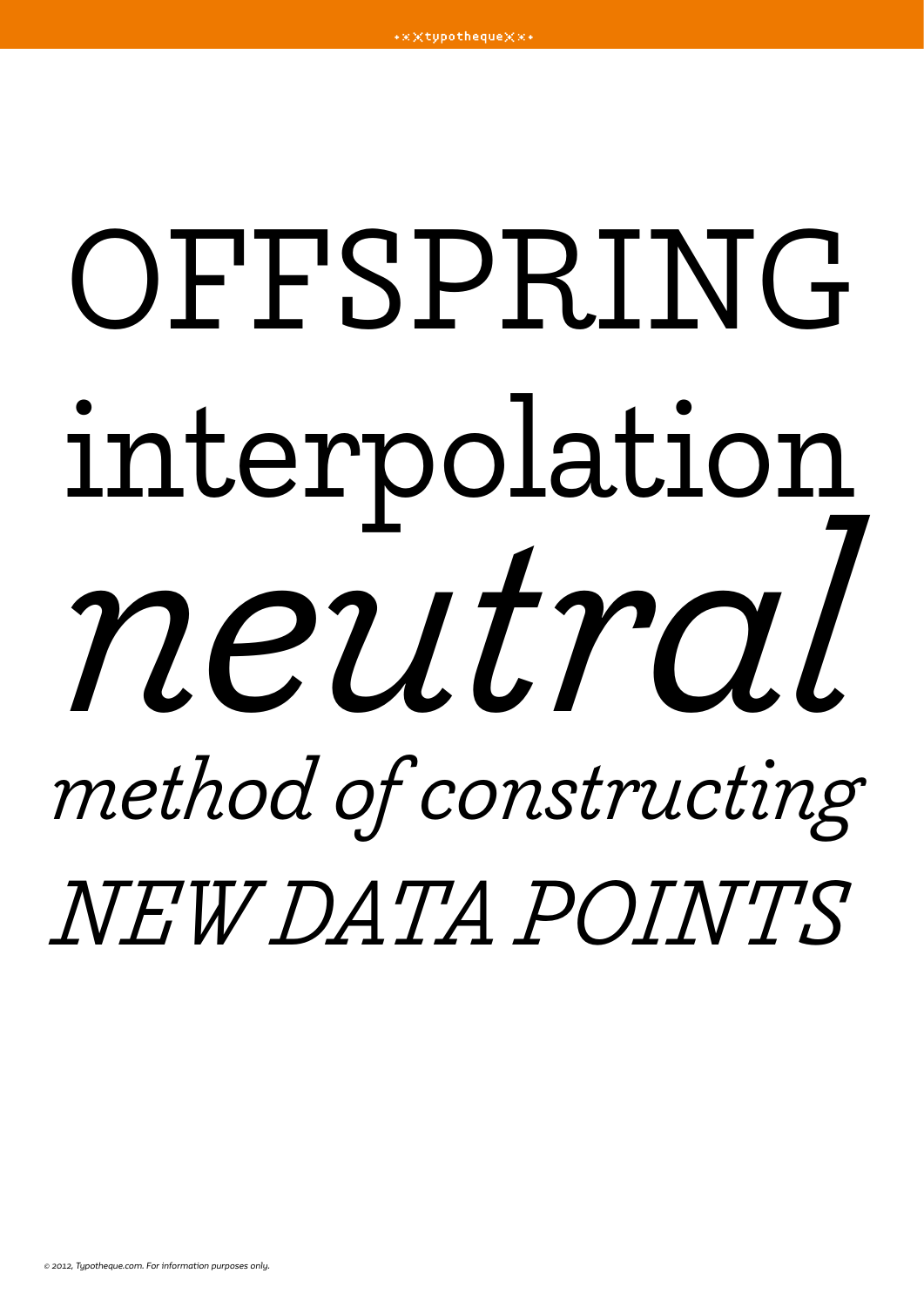BEAUTY IS A CHARACTERISTIC OF A PERson, animal, place, object, or idea THAT PROVIDES A PERCEPTUAL EXPErience of pleasure or satisfac-TION. BEAUTY IS STUDIED AS PART OF AESTHETICS, SOCIOLOGY, SOCIAL PSYchology, and culture. An "ideal

BEAUTY IS A CHARACTERISTIC of a person, animal, place, object, or idea that provides a perceptual experience of pleasure or satisfaction. Beauty is studied as part of aesthetics, sociology, social psychology, and culture. An "ideal beauty" is an entity which is admired, or possesses features widely attributed to beauty in a particular culture, for perfection.The experience of "beauty" often involves the interpretation of some entity as being in balance and harmony with nature, which may lead to feelings of attraction and emotional well-being. Because this is a subjective experience, it is often said that "beauty is in the eye of the beholder." There is evidence that perceptions of beauty are evolution-